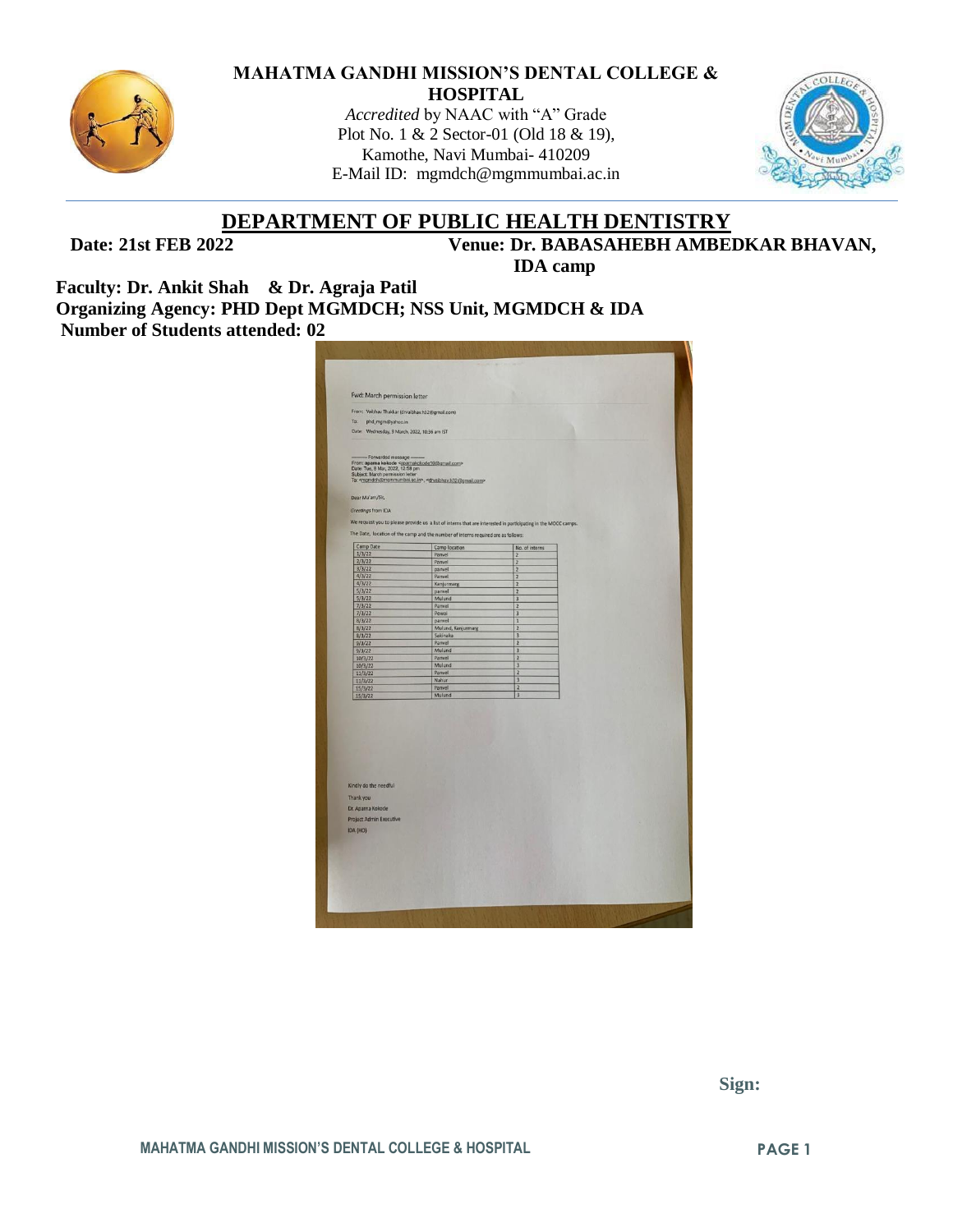### **Oral health awareness camp –' Diet & Dental caries' Ambedkar Bhavan, Old Panvel**

 MGM Dental College in association with IDA constantly takes efforts of extending the oral health care to the community. The oral care initiative was also extended to patients at **Ambedkar Bhavan, Old Panvel** with the intention of creating awareness and providing oral health care to the patients. **Aim and objective:** 

- 1. To assess the oral health status of patients and to provide necessary Dental treatment.
- 2. To educate them and create awareness about oral health.

#### **Method**:

A type III examination was carried out with the use of mouth mirror and probe in day light. All the patients were assessed for oral health status and were explained the need to get the problems corrected. The patients were made aware of the existing dental problems and preventive measures were explained.

**Observations:** A total of 10 patients were examined for various dental problems. Those requiring extensive treatment were referred to MGM Dental College and Hospital, Kamothe.

| <b>Oral health status:</b> |  |
|----------------------------|--|
|----------------------------|--|

| <b>Condition</b> | No. of      | Percentage % |
|------------------|-------------|--------------|
|                  | individuals |              |
| Dental caries    |             | 50%          |
| Gingivitis       |             | 30%          |
| Missing          |             | 10%          |
| Malocclusion     |             | 10%          |



#### **Interpretation and conclusion:**

 **Dental caries is the most common problem among the patients followed by gingivitis.**

**Oral health education and prevention strategies should be implemented in order to reduce the disease burden among these patients.**

 **Sign:**